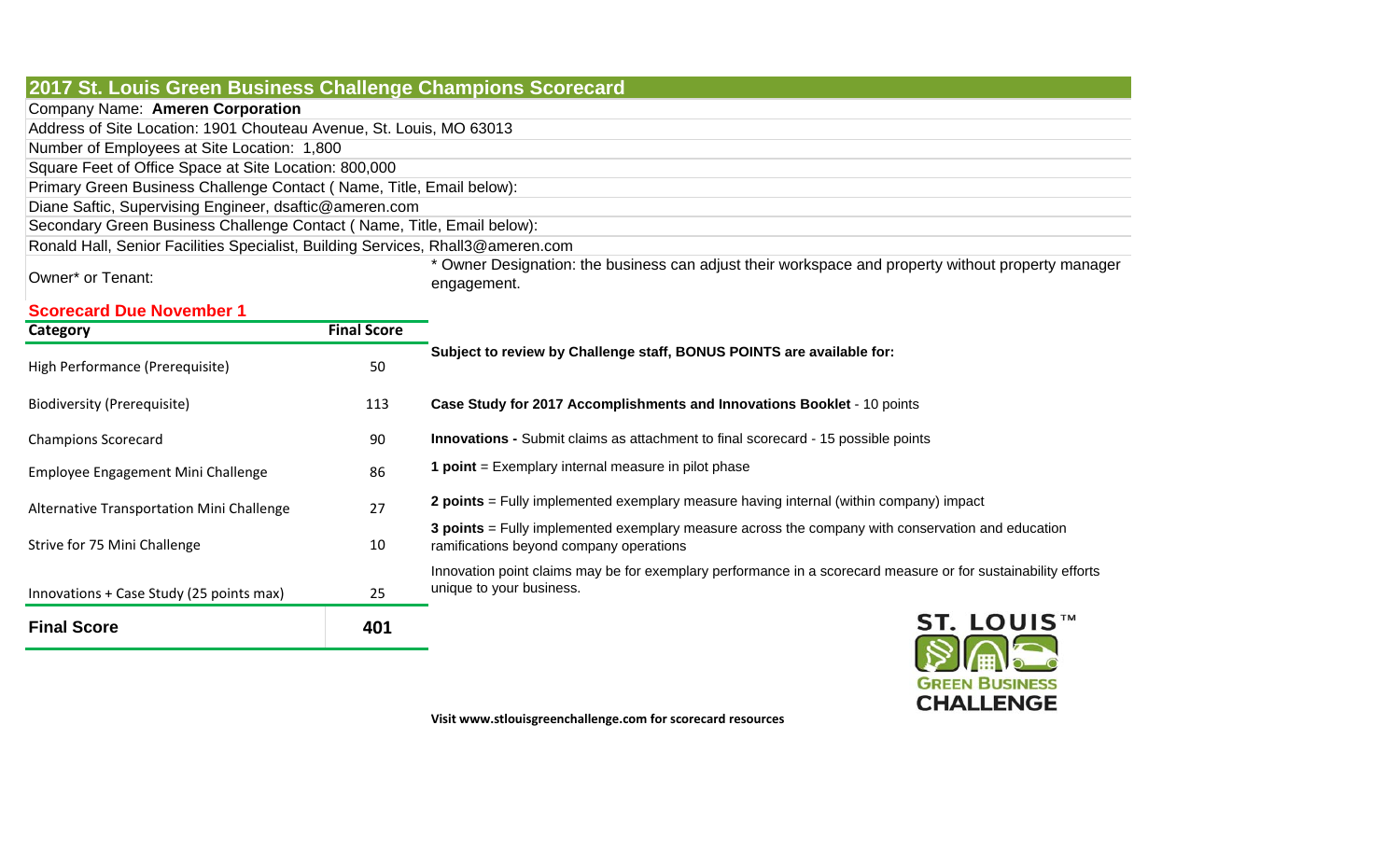### **2016 St. Louis Green Business Challenge Champions Scorecard**

| <b>Available</b><br>by Nov. 1<br>60<br>10<br>1. Recruit new Challenge participants (10 points per new company up to 4 recruits)<br>40<br>news stories (5 pts). Share copies w/ Challenge staff (5 pts)<br>10<br>10<br>3. Serve as a mentor to another Challenge participant. Challenge staff establishes mentoring relationships.<br>10<br><b>Advancing Community Sustainability</b><br>30<br>30<br>10<br>10<br>10<br>10<br>10<br>10<br>$\overline{50}$<br>155<br>10<br>10<br>5a. Submit brief description of GGI tool used, evaluation/recommendation of ease of use.<br>5<br>5<br>6. Pledge to reduce Greenhouse Gas Emmissions by 25% by 2020<br>5<br>designate Clean Air Coordinator; register contact w/Challenge staff.<br>10<br>8. Implement and share one Greenhouse Gas Reduction Strategy<br>10<br>10<br>9. Conduct a Commuting Survey with employees<br>Strategy: use or modify survey provided by Challenge staff.<br>10<br>10. Increase by 10% the number of employees who commute to work by carpool, transit, walk, or bicycle.<br>10<br>11. Participate in Project Clear with MSD or independantly reduce stormwater runoff from property through native plantings, rain gardens or<br>10<br>pervious pavement<br>20<br>Set the PACE St. Louis, etc.)<br>5<br>5<br>14. Reduce energy bill costs by 10% from last year (elec+nat. gas) (10 pts); by 11% to 25% (15 pts); 26% to 50% (20 pts); 51+ (30 pts)<br>30<br>10<br>10<br>16. Reduce Heat Island effect by updating to white roof or green roof<br>10<br>10<br>17. Increase by 5% the amount of renewable energy used or offset energy use by 5% through purchased credits.<br>10<br><b>Total Available Points</b><br>245<br>90 |                                                                                                                                            | <b>Points</b> | <b>Points Earned</b> |
|------------------------------------------------------------------------------------------------------------------------------------------------------------------------------------------------------------------------------------------------------------------------------------------------------------------------------------------------------------------------------------------------------------------------------------------------------------------------------------------------------------------------------------------------------------------------------------------------------------------------------------------------------------------------------------------------------------------------------------------------------------------------------------------------------------------------------------------------------------------------------------------------------------------------------------------------------------------------------------------------------------------------------------------------------------------------------------------------------------------------------------------------------------------------------------------------------------------------------------------------------------------------------------------------------------------------------------------------------------------------------------------------------------------------------------------------------------------------------------------------------------------------------------------------------------------------------------------------------------------------------------------------------------------------------------------------------|--------------------------------------------------------------------------------------------------------------------------------------------|---------------|----------------------|
|                                                                                                                                                                                                                                                                                                                                                                                                                                                                                                                                                                                                                                                                                                                                                                                                                                                                                                                                                                                                                                                                                                                                                                                                                                                                                                                                                                                                                                                                                                                                                                                                                                                                                                      | <b>ACTION</b>                                                                                                                              |               |                      |
|                                                                                                                                                                                                                                                                                                                                                                                                                                                                                                                                                                                                                                                                                                                                                                                                                                                                                                                                                                                                                                                                                                                                                                                                                                                                                                                                                                                                                                                                                                                                                                                                                                                                                                      | <b>Advancing the Challenge</b>                                                                                                             |               |                      |
|                                                                                                                                                                                                                                                                                                                                                                                                                                                                                                                                                                                                                                                                                                                                                                                                                                                                                                                                                                                                                                                                                                                                                                                                                                                                                                                                                                                                                                                                                                                                                                                                                                                                                                      |                                                                                                                                            |               |                      |
|                                                                                                                                                                                                                                                                                                                                                                                                                                                                                                                                                                                                                                                                                                                                                                                                                                                                                                                                                                                                                                                                                                                                                                                                                                                                                                                                                                                                                                                                                                                                                                                                                                                                                                      | 2. Promote participation in the St. Louis Green Business Challenge to your clients through stories in external media: newsletter, website, |               |                      |
|                                                                                                                                                                                                                                                                                                                                                                                                                                                                                                                                                                                                                                                                                                                                                                                                                                                                                                                                                                                                                                                                                                                                                                                                                                                                                                                                                                                                                                                                                                                                                                                                                                                                                                      |                                                                                                                                            |               |                      |
|                                                                                                                                                                                                                                                                                                                                                                                                                                                                                                                                                                                                                                                                                                                                                                                                                                                                                                                                                                                                                                                                                                                                                                                                                                                                                                                                                                                                                                                                                                                                                                                                                                                                                                      |                                                                                                                                            |               |                      |
|                                                                                                                                                                                                                                                                                                                                                                                                                                                                                                                                                                                                                                                                                                                                                                                                                                                                                                                                                                                                                                                                                                                                                                                                                                                                                                                                                                                                                                                                                                                                                                                                                                                                                                      |                                                                                                                                            |               |                      |
|                                                                                                                                                                                                                                                                                                                                                                                                                                                                                                                                                                                                                                                                                                                                                                                                                                                                                                                                                                                                                                                                                                                                                                                                                                                                                                                                                                                                                                                                                                                                                                                                                                                                                                      | 4. Share business- related greening strategies by powerpoints, documents, case study, or presentations about:                              |               |                      |
|                                                                                                                                                                                                                                                                                                                                                                                                                                                                                                                                                                                                                                                                                                                                                                                                                                                                                                                                                                                                                                                                                                                                                                                                                                                                                                                                                                                                                                                                                                                                                                                                                                                                                                      | 4a. Share how your company increased sustainable practices of suppliers and vendors                                                        |               |                      |
|                                                                                                                                                                                                                                                                                                                                                                                                                                                                                                                                                                                                                                                                                                                                                                                                                                                                                                                                                                                                                                                                                                                                                                                                                                                                                                                                                                                                                                                                                                                                                                                                                                                                                                      | 4b. Share an innovative employee education program about sustainability in the workplace                                                   |               |                      |
|                                                                                                                                                                                                                                                                                                                                                                                                                                                                                                                                                                                                                                                                                                                                                                                                                                                                                                                                                                                                                                                                                                                                                                                                                                                                                                                                                                                                                                                                                                                                                                                                                                                                                                      | 4c. Share an innovative employee education program about sustainability at home                                                            |               |                      |
|                                                                                                                                                                                                                                                                                                                                                                                                                                                                                                                                                                                                                                                                                                                                                                                                                                                                                                                                                                                                                                                                                                                                                                                                                                                                                                                                                                                                                                                                                                                                                                                                                                                                                                      | <b>Advancing Your Company's Performance</b>                                                                                                |               |                      |
|                                                                                                                                                                                                                                                                                                                                                                                                                                                                                                                                                                                                                                                                                                                                                                                                                                                                                                                                                                                                                                                                                                                                                                                                                                                                                                                                                                                                                                                                                                                                                                                                                                                                                                      | 5. Complete a Greenhouse Gas Inventory (GGI) of direct energy consumption, fleet usage+ employee commuting and travel. (10 pts)            |               |                      |
|                                                                                                                                                                                                                                                                                                                                                                                                                                                                                                                                                                                                                                                                                                                                                                                                                                                                                                                                                                                                                                                                                                                                                                                                                                                                                                                                                                                                                                                                                                                                                                                                                                                                                                      |                                                                                                                                            |               |                      |
|                                                                                                                                                                                                                                                                                                                                                                                                                                                                                                                                                                                                                                                                                                                                                                                                                                                                                                                                                                                                                                                                                                                                                                                                                                                                                                                                                                                                                                                                                                                                                                                                                                                                                                      |                                                                                                                                            |               |                      |
|                                                                                                                                                                                                                                                                                                                                                                                                                                                                                                                                                                                                                                                                                                                                                                                                                                                                                                                                                                                                                                                                                                                                                                                                                                                                                                                                                                                                                                                                                                                                                                                                                                                                                                      |                                                                                                                                            |               |                      |
|                                                                                                                                                                                                                                                                                                                                                                                                                                                                                                                                                                                                                                                                                                                                                                                                                                                                                                                                                                                                                                                                                                                                                                                                                                                                                                                                                                                                                                                                                                                                                                                                                                                                                                      | 7. Display St. Louis Clean Air Partnership Alert Day Signs during Ozone Season and communicate alerts to all employees. Strategy:          |               |                      |
|                                                                                                                                                                                                                                                                                                                                                                                                                                                                                                                                                                                                                                                                                                                                                                                                                                                                                                                                                                                                                                                                                                                                                                                                                                                                                                                                                                                                                                                                                                                                                                                                                                                                                                      |                                                                                                                                            |               |                      |
|                                                                                                                                                                                                                                                                                                                                                                                                                                                                                                                                                                                                                                                                                                                                                                                                                                                                                                                                                                                                                                                                                                                                                                                                                                                                                                                                                                                                                                                                                                                                                                                                                                                                                                      |                                                                                                                                            |               |                      |
|                                                                                                                                                                                                                                                                                                                                                                                                                                                                                                                                                                                                                                                                                                                                                                                                                                                                                                                                                                                                                                                                                                                                                                                                                                                                                                                                                                                                                                                                                                                                                                                                                                                                                                      |                                                                                                                                            |               |                      |
|                                                                                                                                                                                                                                                                                                                                                                                                                                                                                                                                                                                                                                                                                                                                                                                                                                                                                                                                                                                                                                                                                                                                                                                                                                                                                                                                                                                                                                                                                                                                                                                                                                                                                                      |                                                                                                                                            |               |                      |
|                                                                                                                                                                                                                                                                                                                                                                                                                                                                                                                                                                                                                                                                                                                                                                                                                                                                                                                                                                                                                                                                                                                                                                                                                                                                                                                                                                                                                                                                                                                                                                                                                                                                                                      |                                                                                                                                            |               |                      |
|                                                                                                                                                                                                                                                                                                                                                                                                                                                                                                                                                                                                                                                                                                                                                                                                                                                                                                                                                                                                                                                                                                                                                                                                                                                                                                                                                                                                                                                                                                                                                                                                                                                                                                      |                                                                                                                                            |               |                      |
|                                                                                                                                                                                                                                                                                                                                                                                                                                                                                                                                                                                                                                                                                                                                                                                                                                                                                                                                                                                                                                                                                                                                                                                                                                                                                                                                                                                                                                                                                                                                                                                                                                                                                                      | 12. Achieve 25% reduction in waste over the year (5pts); 26-50% (10 pts); 51-75% (15 pts); 75+ (20 pts)                                    |               |                      |
|                                                                                                                                                                                                                                                                                                                                                                                                                                                                                                                                                                                                                                                                                                                                                                                                                                                                                                                                                                                                                                                                                                                                                                                                                                                                                                                                                                                                                                                                                                                                                                                                                                                                                                      | 13. Share utility energy efficiency incentives information with employees (e.g. Ameren Missouri BizSavers, Ameren Illinois, Laclede Gas,   |               |                      |
|                                                                                                                                                                                                                                                                                                                                                                                                                                                                                                                                                                                                                                                                                                                                                                                                                                                                                                                                                                                                                                                                                                                                                                                                                                                                                                                                                                                                                                                                                                                                                                                                                                                                                                      |                                                                                                                                            |               |                      |
|                                                                                                                                                                                                                                                                                                                                                                                                                                                                                                                                                                                                                                                                                                                                                                                                                                                                                                                                                                                                                                                                                                                                                                                                                                                                                                                                                                                                                                                                                                                                                                                                                                                                                                      |                                                                                                                                            |               |                      |
|                                                                                                                                                                                                                                                                                                                                                                                                                                                                                                                                                                                                                                                                                                                                                                                                                                                                                                                                                                                                                                                                                                                                                                                                                                                                                                                                                                                                                                                                                                                                                                                                                                                                                                      | 15. Share energy reduction strategies by powerpoints, documents, case study, etc.                                                          |               |                      |
|                                                                                                                                                                                                                                                                                                                                                                                                                                                                                                                                                                                                                                                                                                                                                                                                                                                                                                                                                                                                                                                                                                                                                                                                                                                                                                                                                                                                                                                                                                                                                                                                                                                                                                      |                                                                                                                                            |               |                      |
|                                                                                                                                                                                                                                                                                                                                                                                                                                                                                                                                                                                                                                                                                                                                                                                                                                                                                                                                                                                                                                                                                                                                                                                                                                                                                                                                                                                                                                                                                                                                                                                                                                                                                                      |                                                                                                                                            |               |                      |
|                                                                                                                                                                                                                                                                                                                                                                                                                                                                                                                                                                                                                                                                                                                                                                                                                                                                                                                                                                                                                                                                                                                                                                                                                                                                                                                                                                                                                                                                                                                                                                                                                                                                                                      |                                                                                                                                            |               |                      |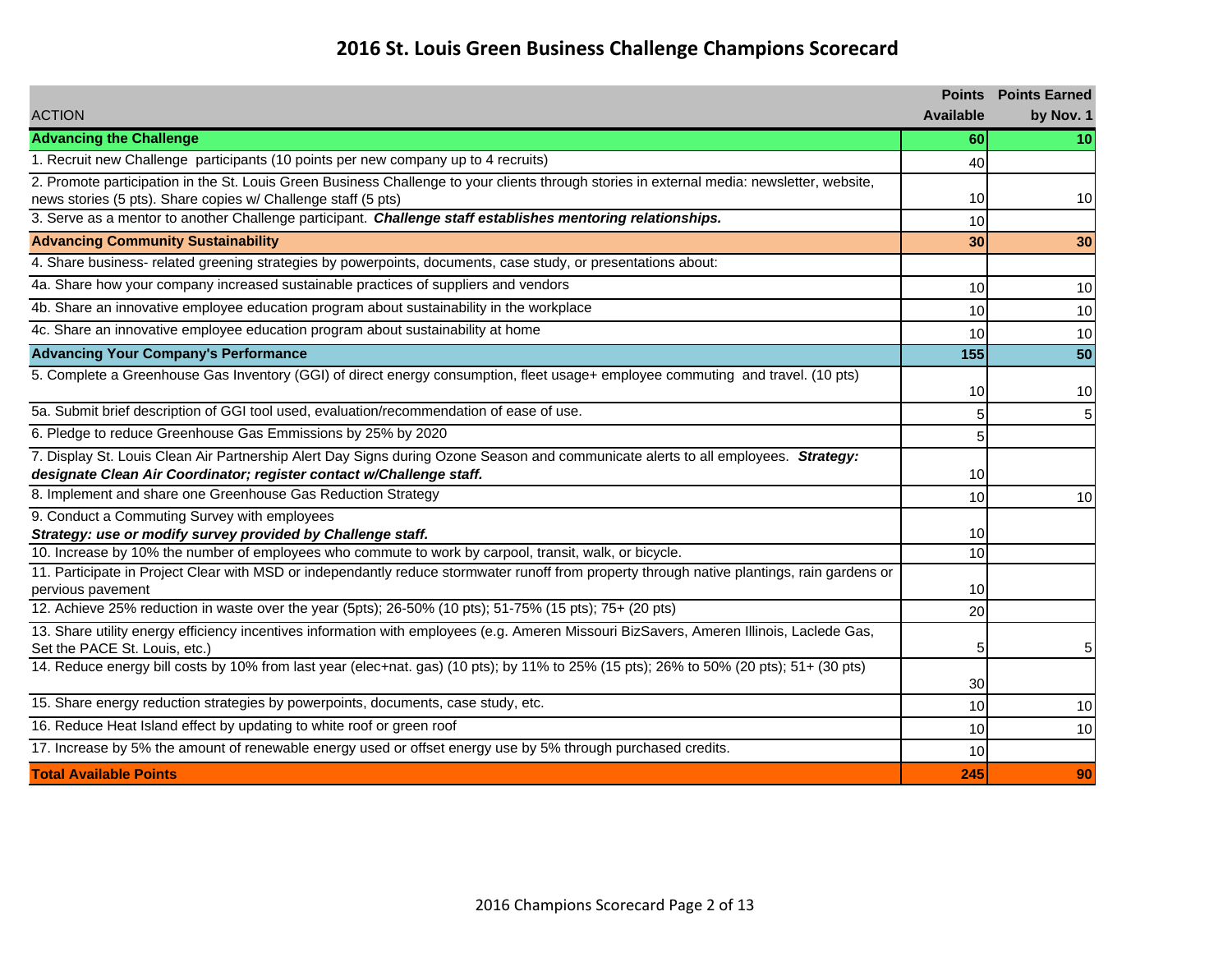# **High Performance Building Initiative ‐ 2017 Scorecard**

| <b>Category</b>        | HIGH PERFORMANCE BUILDING INITIATIVE ACTIVITY                                                                                                                                                                                                                                                                     | <b>Points Available</b> | <b>Points Achieved by</b><br>November 1 |
|------------------------|-------------------------------------------------------------------------------------------------------------------------------------------------------------------------------------------------------------------------------------------------------------------------------------------------------------------|-------------------------|-----------------------------------------|
| <b>ENERGY STAR 1.1</b> | View webinar from ENERGY STAR web library. Resources available at www.energystar.gov/buildings/training                                                                                                                                                                                                           | 5                       | 5                                       |
| <b>ENERGY STAR 1.2</b> | Enroll your company's building in the 25x20 Benchmarking Pledge of the St. Louis High Performance Building<br>Initiative. Enroll at www.25x20.org                                                                                                                                                                 | 5                       |                                         |
| <b>ENERGY STAR 1.3</b> | Benchmark your building in Portfolio Manager or get your building owner to benchmark                                                                                                                                                                                                                              | 20                      | 20                                      |
| <b>ENERGY STAR 1.4</b> | Submit your annual benchmarking data to the STL HPBI 25 x 20 Campaign via ENERGY STAR Portfolio Manager<br>to help measure the region's energy reduction progress. Submit to www.25x20.org                                                                                                                        | 30                      |                                         |
| <b>ENERGY STAR 1.5</b> | Take advantage of energy efficiency incentives offered by Ameren BizSavers or Laclede Gas Company                                                                                                                                                                                                                 | 10                      | 0                                       |
| <b>ENERGY STAR 1.6</b> | Enter your building in the U.S. EPA National Building Competition Bootcamp 2017                                                                                                                                                                                                                                   | 10                      |                                         |
| <b>ENERGY STAR 1.7</b> | Earn ENERGY STAR Label for 2017: Benchmark score 75-85 (15pts); 86-95 (25 pts); 96-100 (30 pts)                                                                                                                                                                                                                   | 30                      |                                         |
|                        | <b>Total ENERGY STAR Points</b>                                                                                                                                                                                                                                                                                   | 110                     | 25                                      |
| <b>LEED 1.1</b>        | Attend USGBC - Missouri Gateway Chapter LEED program (e.g on ASHRAE 90.1, LEED v4 and/or the LEED v4<br>Lunch n' LEED series). Visit www.usgbc-mogateway.org for schedule.                                                                                                                                        | 5                       | 5                                       |
| <b>LEED 1.2</b>        | Register project/building for LEED Certification: LEED-EBOM, LEED-CI, LEED-NC, LEED-CS, or LEED-ND                                                                                                                                                                                                                | 10                      |                                         |
| <b>LEED 1.3</b>        | Complete charette/point analysis of possible LEED project. Obtain LEED checklist(s) from Challenge staff.                                                                                                                                                                                                         | 10                      |                                         |
| <b>LEED 1.4</b>        | Achieve LEED Certificiation in 2017: Certification (20 pts), Silver (30 pts), Gold (40 pts), Platinum (50 pts)                                                                                                                                                                                                    | 50                      |                                         |
|                        | <b>Total LEED Points</b>                                                                                                                                                                                                                                                                                          | 75                      | 5                                       |
| Sustainble SITES 1.1   | View/read overview presentation on Sustainable SITES (http://www.sustainablesites.org/resources)                                                                                                                                                                                                                  | 5                       | 5                                       |
| Sustainable SITES 1.2  | Complete draft charrette/point analysis from Sustainable SITES - version 2. Obtain SITES checklist from<br>Challenge staff.                                                                                                                                                                                       | 10                      |                                         |
|                        | <b>Total Sustainable SITES Points</b>                                                                                                                                                                                                                                                                             | 15                      | 5                                       |
| Mentoring 1.2          | Share company success story on your high performing workspace or building to be posted on STL HPBI 25x 20<br>campaign website                                                                                                                                                                                     | 20                      |                                         |
| Mentoring 1.3          | Assist another company, non-profit organization, or religious institution with benchmarking their building or<br>provide mentoring to assist in energy efficiency strategies.                                                                                                                                     | 15                      | 15                                      |
|                        | Note on Mentoring Rules: Mentors should only provide advice on the ENERGY STAR, LEED or SITES processes<br>and applications and not provide the same level of time and resources that a professional engineer/consulting<br>would provide. Please provide documentation on number of meeting/contacts and topics. |                         |                                         |
|                        | <b>Total Mentoring Points</b>                                                                                                                                                                                                                                                                                     | 35                      | 15                                      |
|                        | <b>Total HIGH PERFORMANCE Points</b>                                                                                                                                                                                                                                                                              | 235                     | 50                                      |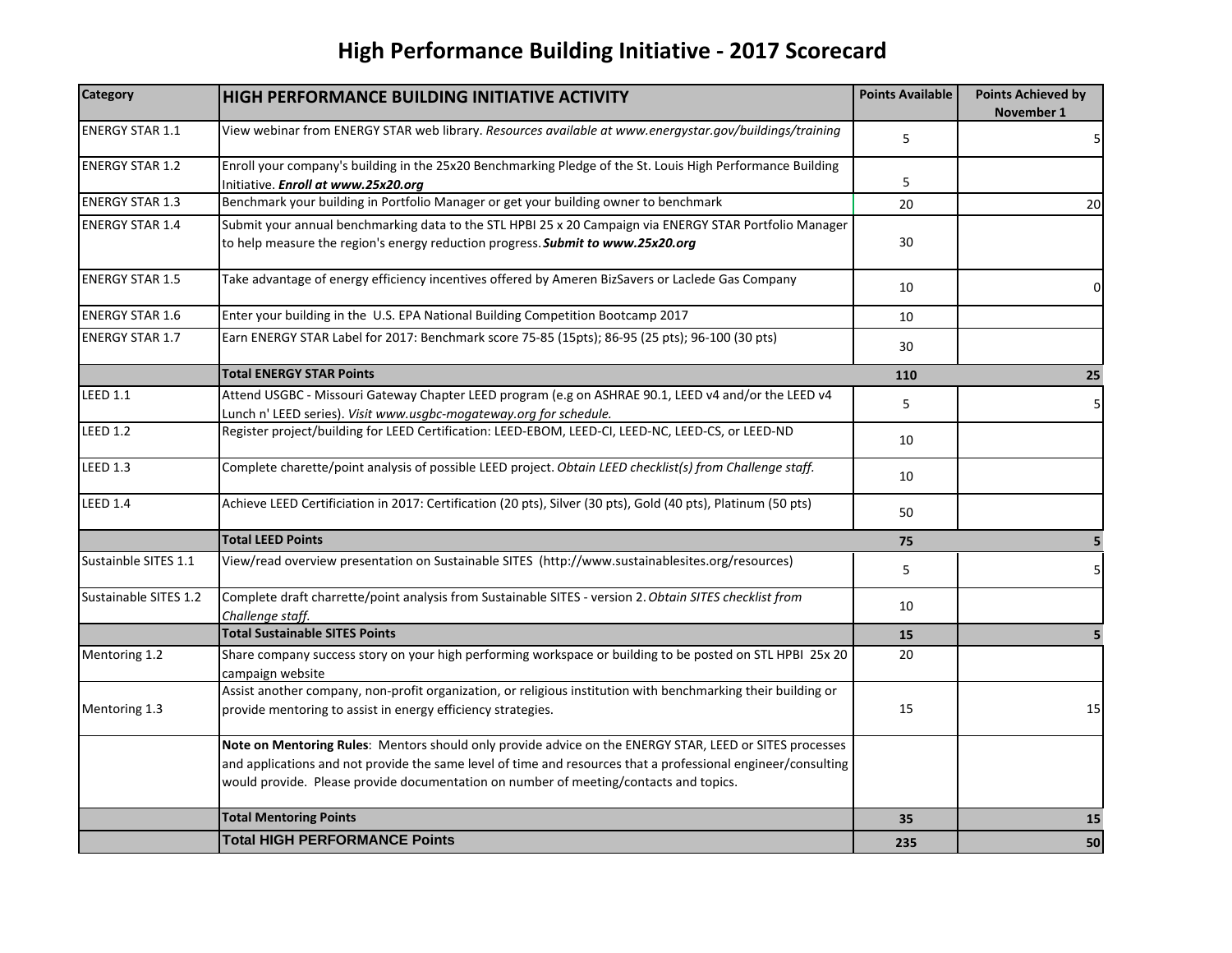| $\mathbf{1}$   | 1. Educate Company Personnel About Biodiversity Importance & Potentials                                                                                                                                                                                                                                                                          |                                                                                                                                                                                                                                                                                                                                       |                                   |                                             |  |
|----------------|--------------------------------------------------------------------------------------------------------------------------------------------------------------------------------------------------------------------------------------------------------------------------------------------------------------------------------------------------|---------------------------------------------------------------------------------------------------------------------------------------------------------------------------------------------------------------------------------------------------------------------------------------------------------------------------------------|-----------------------------------|---------------------------------------------|--|
|                | Awareness Purpose: Explorations of Biodiversity are new in our region, but learning opportunities are sprouting up from many                                                                                                                                                                                                                     |                                                                                                                                                                                                                                                                                                                                       |                                   |                                             |  |
|                | organizations. Local to international resources increasingly document the business case for Biodiversity engagement. Individuals' at-                                                                                                                                                                                                            |                                                                                                                                                                                                                                                                                                                                       |                                   |                                             |  |
|                | home practices offer valuable peer-to-peer learning options.                                                                                                                                                                                                                                                                                     |                                                                                                                                                                                                                                                                                                                                       |                                   |                                             |  |
|                | <b>Activity</b>                                                                                                                                                                                                                                                                                                                                  | <b>Options</b>                                                                                                                                                                                                                                                                                                                        | <b>Points</b><br><b>Available</b> | <b>Points</b><br><b>Earned by</b><br>Nov. 1 |  |
| 1.1            | Attend Biodiversity seminar or training,<br>report back to your Green Team (1pt<br>per event attended, up to 5).                                                                                                                                                                                                                                 | Challenge-sponsored seminar or field trip; presentations<br>hosted by MOBOT, Shaw Nature Reserve, MO Dept of<br>Conservation, USGBC, other sources. For resources see<br>www.BiodiverseCitySTL.org                                                                                                                                    | 5                                 | 5                                           |  |
| 1.2            | Host a Biodiversity organization's<br>presentation at your company.                                                                                                                                                                                                                                                                              | Speakers available from Missouri Botanical Garden, St. Louis<br>Audubon, Grow Native! etc.                                                                                                                                                                                                                                            | 5                                 | 5                                           |  |
| 1.3            | Host an internal Biodiversity<br>presentation and discussion.                                                                                                                                                                                                                                                                                    | Learn from fellow employees' experience with Biodiversity<br>practices.                                                                                                                                                                                                                                                               | 5                                 |                                             |  |
|                | 1. Biodiversity Education Total<br><b>Points</b>                                                                                                                                                                                                                                                                                                 |                                                                                                                                                                                                                                                                                                                                       | 15                                | 10                                          |  |
| 2 <sup>1</sup> | 2. Analyze Company Landholdings and/or Adjacent Property Features                                                                                                                                                                                                                                                                                |                                                                                                                                                                                                                                                                                                                                       |                                   |                                             |  |
|                |                                                                                                                                                                                                                                                                                                                                                  | Awareness Purpose: Mapping tools build awareness and help with data generation.                                                                                                                                                                                                                                                       |                                   |                                             |  |
|                | <b>Activity</b>                                                                                                                                                                                                                                                                                                                                  | <b>Options</b>                                                                                                                                                                                                                                                                                                                        | <b>Points</b><br><b>Available</b> | <b>Points</b><br><b>Earned by</b><br>Nov. 1 |  |
| 2.1<br>2.2     | Generate site map that includes all<br>features of your site (hardscape and<br>natural): building area, parking lots,<br>sidewalk, and other pavement areas<br>(hardscape); conventional turf,<br>naturalized areas, water flow locations,<br>topography (hills and valleys), nearby<br>wildlife corridor(s).<br>Expand site map to include main | Secure pre-exsiting property map;<br>OR Hand sketch property, including location and approximate<br>size of main features;<br>OR Use Google Earth or online public GIS files to determine<br>property boundaries for mapping.<br>Wildlife corridors can be railroad, highway right-of-ways, rivers<br>or creeks, cycling trails, etc. | 5                                 | 5                                           |  |
|                | features within two miles of property.                                                                                                                                                                                                                                                                                                           |                                                                                                                                                                                                                                                                                                                                       | 5                                 | 5                                           |  |
|                | 2. Analyze Property Features Total<br><b>Points</b>                                                                                                                                                                                                                                                                                              |                                                                                                                                                                                                                                                                                                                                       | 10                                | 10                                          |  |

#### **BETTER BUSINESS THROUGH BIODIVERSITY ‐ 2017**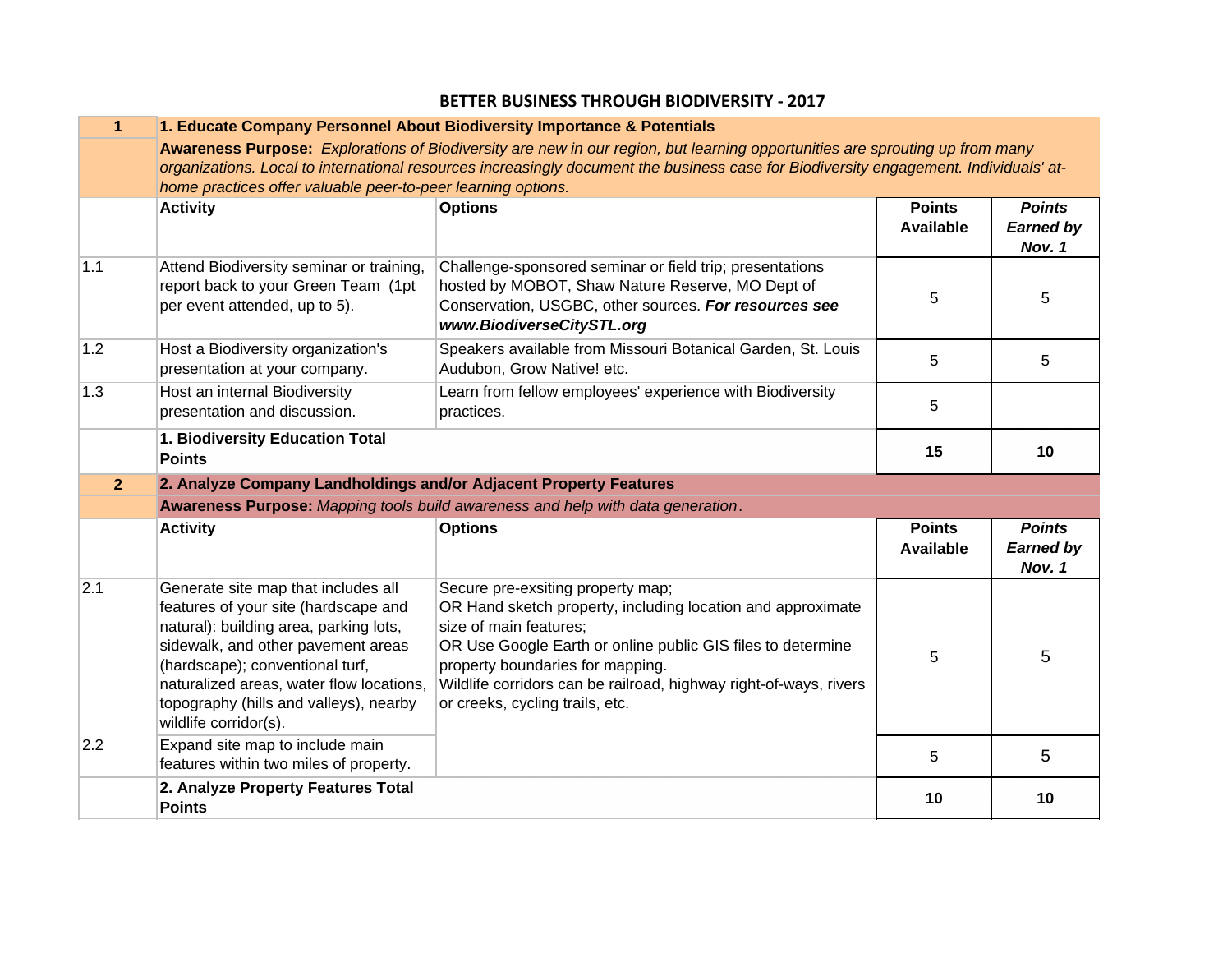| $\mathbf{3}$ | 3. Evaluate Building and Site Features                                                                                                                                                                                                                                                                                                                                                                                                                                                                                                                                                                                                                                                                                                                                  |                                                                                                                                                                                                                                                                                                                                                                                                                                                              |                                   |                                             |  |  |  |
|--------------|-------------------------------------------------------------------------------------------------------------------------------------------------------------------------------------------------------------------------------------------------------------------------------------------------------------------------------------------------------------------------------------------------------------------------------------------------------------------------------------------------------------------------------------------------------------------------------------------------------------------------------------------------------------------------------------------------------------------------------------------------------------------------|--------------------------------------------------------------------------------------------------------------------------------------------------------------------------------------------------------------------------------------------------------------------------------------------------------------------------------------------------------------------------------------------------------------------------------------------------------------|-----------------------------------|---------------------------------------------|--|--|--|
|              | Awareness Purpose: Building features that directly impact Biodiversity include windows, lights, rooftop, parking lots, stormwater flow,<br>etc. Critical site factors include the proportion of vegetation to hardscape; use of habitat-sustaining native plants vs. turf or exotic<br>ornamentals; eliminating or minimizing pesticide use; and establishing and maintaining sources of food, shelter and water for beneficial<br>wildlife. As your company increases operational sustainability, you can correlate savings achieved through utility, purchasing, waste<br>reduction, supply chain and other green efficiencies to quantify indirect Biodiversity benefits. Sustainability measures such as GRI<br>increasingly include Biodiversity evaluation tools. |                                                                                                                                                                                                                                                                                                                                                                                                                                                              |                                   |                                             |  |  |  |
|              | <b>Activity</b>                                                                                                                                                                                                                                                                                                                                                                                                                                                                                                                                                                                                                                                                                                                                                         | <b>Options</b>                                                                                                                                                                                                                                                                                                                                                                                                                                               | <b>Points</b><br><b>Available</b> | <b>Points</b><br><b>Earned by</b><br>Nov. 1 |  |  |  |
|              | Define and estimate percentage of<br>pervious and impervious property<br>features. Identify light pollution factors:<br>do exterior lights spill off-site, are<br>interior lights generating light pollution<br>at night? What percentage of your<br>building envelope is reflective? Engage<br>in evaluation of indirect impacts.                                                                                                                                                                                                                                                                                                                                                                                                                                      | Report on direct impacts of building features on surrounding<br>environment, such as:<br>1) Run-off from roof<br>2) Run-off from paving<br>3) Light pollution<br>4) Window reflectivity<br>5) What % of site is hardscaping?<br>(2 pts each)                                                                                                                                                                                                                 | 10                                | 10                                          |  |  |  |
|              |                                                                                                                                                                                                                                                                                                                                                                                                                                                                                                                                                                                                                                                                                                                                                                         | Report on site factors:<br>1) What % of your site is vegetated with perennials, shrubs,<br>trees?<br>2) What % of this vegetation is primarily native plants?<br>3) Evaluate any planted hardscape areas (roof, patio, parking<br>lot islands)<br>4) In what ways does your site support shelter, food, water for<br>pollinators or other wildlife?<br>5) Do you use pesticides or herbicides? Do you know their<br>effects on Biodiversity?<br>(2 pts each) | 10                                | 10                                          |  |  |  |
|              |                                                                                                                                                                                                                                                                                                                                                                                                                                                                                                                                                                                                                                                                                                                                                                         | Report on your company's indirect impacts on Biodiversity,<br>such as building energy use, solid waste management, supply<br>chain impacts, etc.                                                                                                                                                                                                                                                                                                             | 10                                | 0                                           |  |  |  |
|              | 3. Evaluate Building and Site<br><b>Features Total Points</b>                                                                                                                                                                                                                                                                                                                                                                                                                                                                                                                                                                                                                                                                                                           |                                                                                                                                                                                                                                                                                                                                                                                                                                                              | 30                                | 20                                          |  |  |  |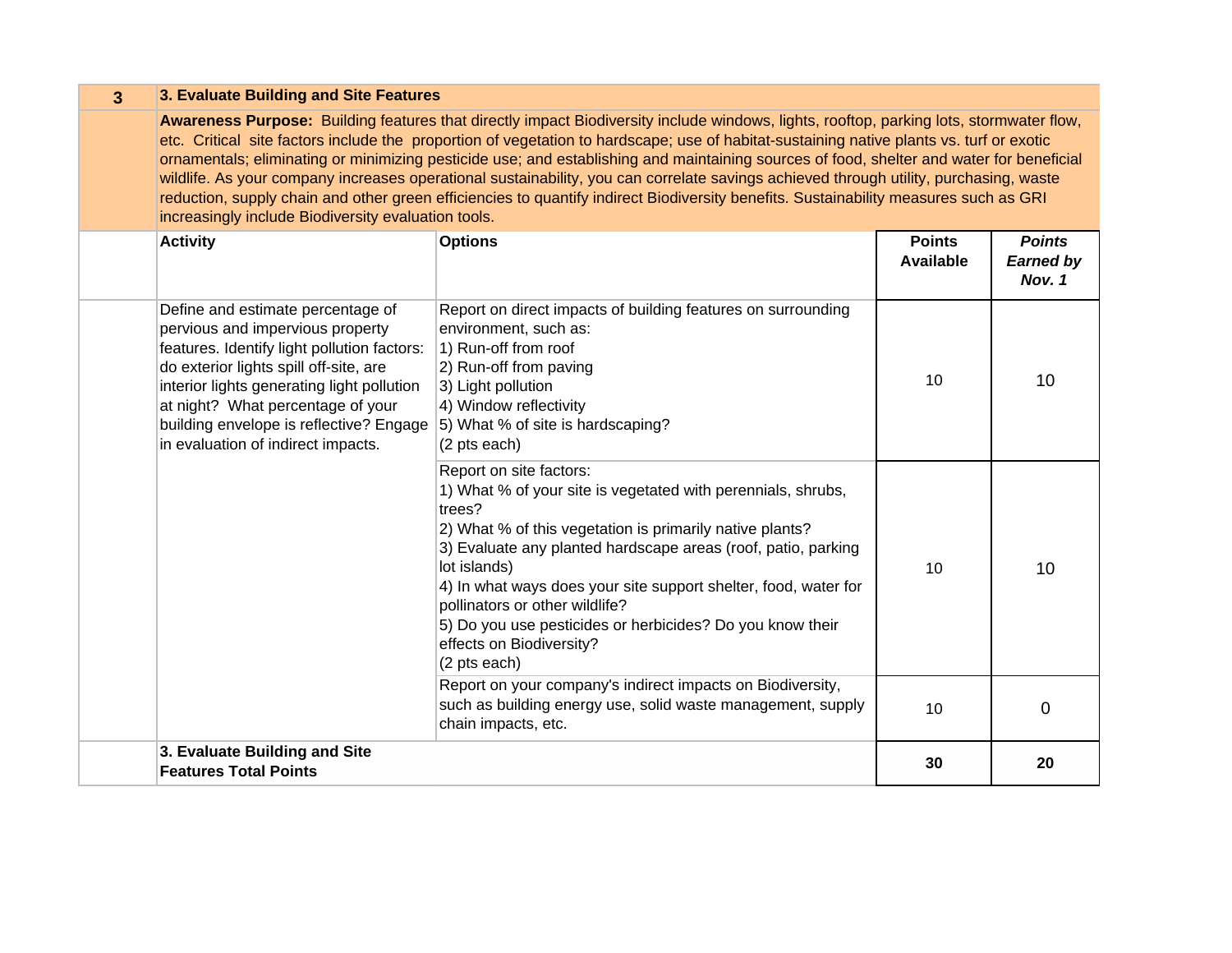| $\overline{\mathbf{4}}$ | 4. Identify and Maximize Internal Resources                                 |                                                                                                                                                                                                                                                     |                                   |                                             |  |
|-------------------------|-----------------------------------------------------------------------------|-----------------------------------------------------------------------------------------------------------------------------------------------------------------------------------------------------------------------------------------------------|-----------------------------------|---------------------------------------------|--|
|                         |                                                                             | Awareness Purpose: Evidence of company engagement and commitment regarding Biodiversity can come from many sources. ideally<br>your Biodiversity "better business" resources will grow both top-down and grassroots-up!                             |                                   |                                             |  |
|                         | <b>Activity</b>                                                             | <b>Options</b>                                                                                                                                                                                                                                      | <b>Points</b><br><b>Available</b> | <b>Points</b><br><b>Earned by</b><br>Nov. 1 |  |
|                         | Evaluate and begin to act on company<br>capability and commitment to foster | Develop a company-approved policy on Biodiversity. (3 pts)<br>Share this policy with other Challenge companies. (2 pts)                                                                                                                             | 5                                 | $\Omega$                                    |  |
|                         | Biodiversity in concert with other<br>sustainability practices.             | Integrate Biodiversity focus into your company's existing<br>sustainability action plan.                                                                                                                                                            | 2                                 | 2                                           |  |
|                         |                                                                             | Establish a Biodiversity subset to your Green Team and identify<br>potential leadership.                                                                                                                                                            | 2                                 | 2                                           |  |
| 4.1                     |                                                                             | Survey employees and summarize findings to identify skill sets<br>and interests related to Biodiversity. Examples: is anyone a<br>birder, gardener, Stream Team member, beekeeper? (2 pts)<br>Summarize and share your survey and findings (3 pts). | 5                                 | $\Omega$                                    |  |
|                         |                                                                             | Gather case studies of individual employee Biodiversity<br>engagement to share internally. (2 pts each up to 12 pts)                                                                                                                                | 12                                |                                             |  |
|                         |                                                                             | Identify funding opportunities. (2 pt) Propose one for potential<br>projects. (2 pts)                                                                                                                                                               | 4                                 | 4                                           |  |
|                         |                                                                             | Identify opportunities for collaboration with local community or<br>organizations (2 pts) and collaborate with at least one. (3 pts)                                                                                                                | 5                                 | 5                                           |  |
|                         | 4. Internal Resources Total Points                                          |                                                                                                                                                                                                                                                     | 35                                | 13                                          |  |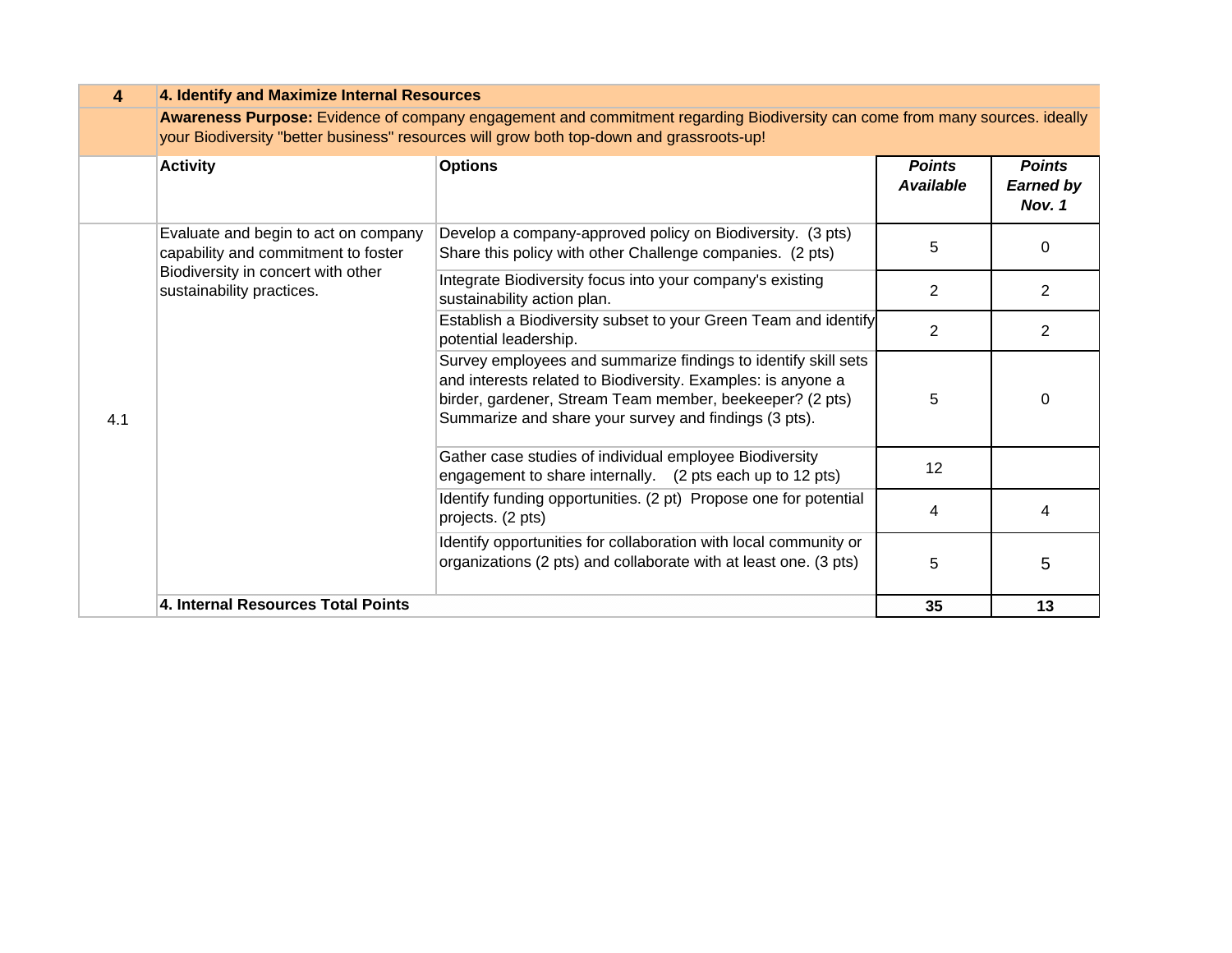| $\overline{\mathbf{5}}$ | 5. Audit and Monitor Biodiversity Factors of Your Site                                                                                                                                                                                                                              |                                                                                                                                                                                                                                                                                                                                                      |                                   |                                             |  |  |
|-------------------------|-------------------------------------------------------------------------------------------------------------------------------------------------------------------------------------------------------------------------------------------------------------------------------------|------------------------------------------------------------------------------------------------------------------------------------------------------------------------------------------------------------------------------------------------------------------------------------------------------------------------------------------------------|-----------------------------------|---------------------------------------------|--|--|
|                         | Awareness Purpose: Conduct an informal Biodiversity site survey - OR - Obtain services to conduct a professional ecological survey.<br>Including Biodiversity monitoring in your ongoing sustainability tracking systems will continue your initial investment in this exploration. |                                                                                                                                                                                                                                                                                                                                                      |                                   |                                             |  |  |
|                         | <b>Activity</b>                                                                                                                                                                                                                                                                     | <b>Options</b>                                                                                                                                                                                                                                                                                                                                       | <b>Points</b><br><b>Available</b> | <b>Points</b><br><b>Earned by</b><br>Nov. 1 |  |  |
|                         | Evaluate and report on the state of<br>habitats and species on your site.<br>Establish systems to efficiently monitor                                                                                                                                                               | A) Conduct an informal survey of your site and surroudings and<br>list observed plants, animals and habitats (5 pts). Share your<br>survey form and findings (5 pts).                                                                                                                                                                                | 10                                | 10                                          |  |  |
|                         | Biodiversity factors on an ongoing<br>basis.                                                                                                                                                                                                                                        | B) Conduct a formal quantitative site survey including plants,<br>animals and habitats (10 pts). Share your survey form and<br>findings (5 pts).                                                                                                                                                                                                     | 15                                | 15                                          |  |  |
| 5.1                     |                                                                                                                                                                                                                                                                                     | C) Report on your site's ability to support biodiversity.<br>1. Identify natural food and pollinating sources for wildlife and<br>plants<br>2. Identify water sources available to wildlife and plants<br>3. Identify places of protection for wildlife and plants<br>4. Identify natural or man-made spaces for wildlife and plants<br>to reproduce | 10                                | 10                                          |  |  |
|                         |                                                                                                                                                                                                                                                                                     | D) Establish a system for ongoing Biodiversity monitoring and<br>share your methodology with the Challenge.                                                                                                                                                                                                                                          | 10                                |                                             |  |  |
|                         | 5. Audit and Monitoring Total Points                                                                                                                                                                                                                                                |                                                                                                                                                                                                                                                                                                                                                      | 45                                | 35                                          |  |  |
| 6                       | <b>6. Biodiversity Case Study</b>                                                                                                                                                                                                                                                   |                                                                                                                                                                                                                                                                                                                                                      |                                   |                                             |  |  |
|                         | engagement, will help this initiative evolve and grow!                                                                                                                                                                                                                              | Awareness Purpose: Stories of the why-what-how, the challenges and benefits of business sector engagement with BiodiverseCity STL                                                                                                                                                                                                                    |                                   |                                             |  |  |
|                         | <b>Activity</b>                                                                                                                                                                                                                                                                     | <b>Options</b>                                                                                                                                                                                                                                                                                                                                       | <b>Points</b><br><b>Available</b> | <b>Points</b><br><b>Earned by</b><br>Nov. 1 |  |  |
| 6.1                     | Share your process, success, issues<br>and findings.                                                                                                                                                                                                                                | Generate and share a case study of your Biodiversity activities<br>in narrative or video format.                                                                                                                                                                                                                                                     | 15                                | 15                                          |  |  |
|                         |                                                                                                                                                                                                                                                                                     | Post info about your site to the "Nature In Your Neighborhood"<br>map at www.BiodiverseCitySTL.org                                                                                                                                                                                                                                                   | 5                                 |                                             |  |  |
|                         | <b>6. Case Study Total Points</b>                                                                                                                                                                                                                                                   |                                                                                                                                                                                                                                                                                                                                                      | 20                                | 15                                          |  |  |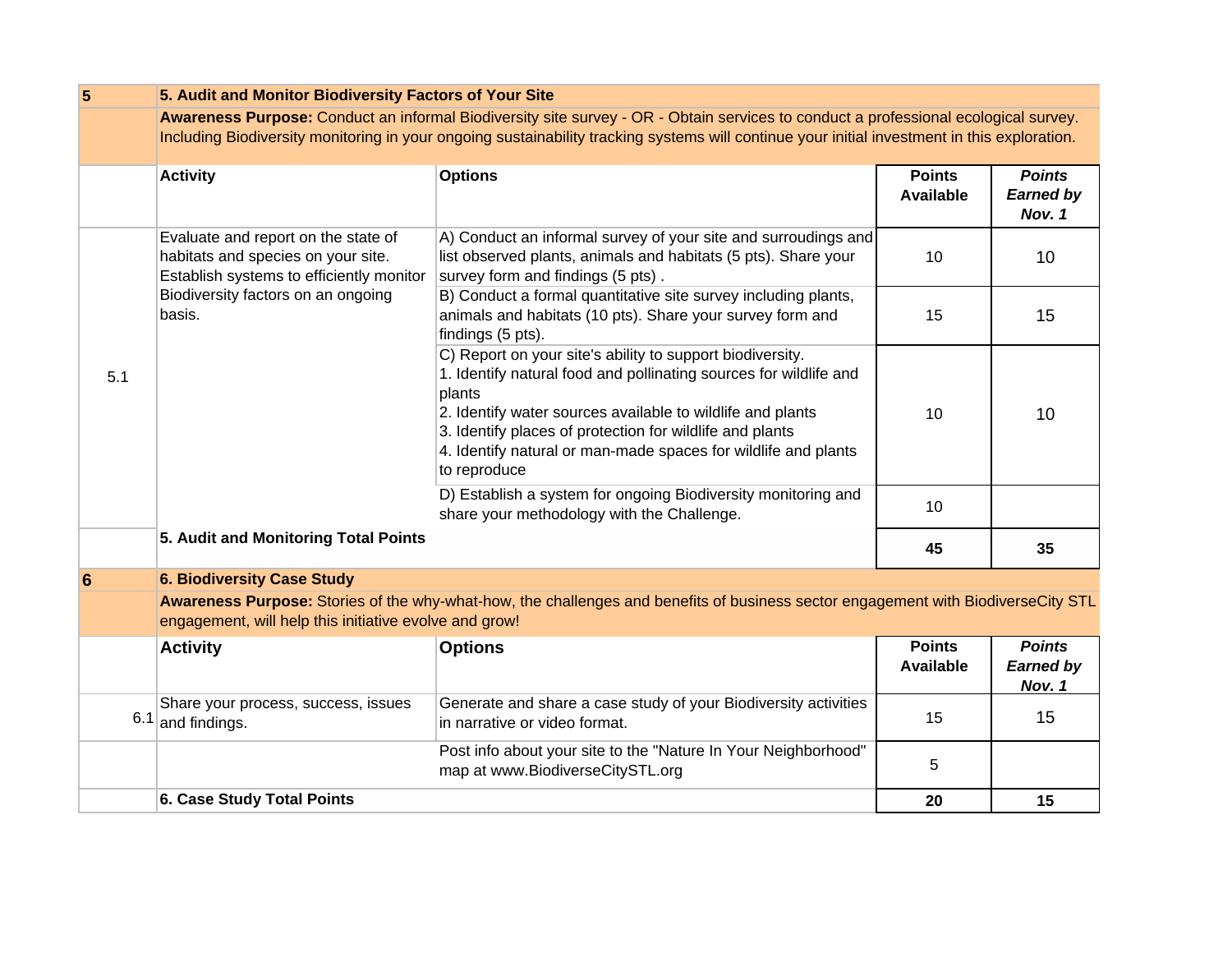| <b>7. Biodiversity Action Implementation</b>                                     |                                                                                                                                                                                                                                                                      |                            |                                             |  |
|----------------------------------------------------------------------------------|----------------------------------------------------------------------------------------------------------------------------------------------------------------------------------------------------------------------------------------------------------------------|----------------------------|---------------------------------------------|--|
| Biodiversity, can you increase your efforts?                                     | Awareness Purpose: Is your company ready to move from Awareness to Action? If you are already protecting and promoting                                                                                                                                               |                            |                                             |  |
| <b>Activity</b>                                                                  | <b>Options</b>                                                                                                                                                                                                                                                       | <b>Points</b><br>Available | <b>Points</b><br><b>Earned by</b><br>Nov. 1 |  |
| 7.1 Implement at least one action item to<br>increase biodiversity on your site. | Examples: Ongoing monitoring of Biodiversity features;<br>replacing invasive or monoculture plantings with native-based<br>plantings; remove barriers to adjacent wildlife corridors;<br>establish a pollinator garden or a Milkweeds for Monarchs<br>planting, etc. | 10                         | 10                                          |  |
|                                                                                  | Feature a description of this action item with narrative and<br>photos in your Biodiversity Case Study.                                                                                                                                                              | 5                          |                                             |  |
| 7. Biodiversity Actions Total Points                                             |                                                                                                                                                                                                                                                                      | 15                         | 10                                          |  |
|                                                                                  |                                                                                                                                                                                                                                                                      |                            |                                             |  |
| <b>Grand Total Biodiversity</b><br><b>Scorecard Points</b>                       |                                                                                                                                                                                                                                                                      | 170                        | 113                                         |  |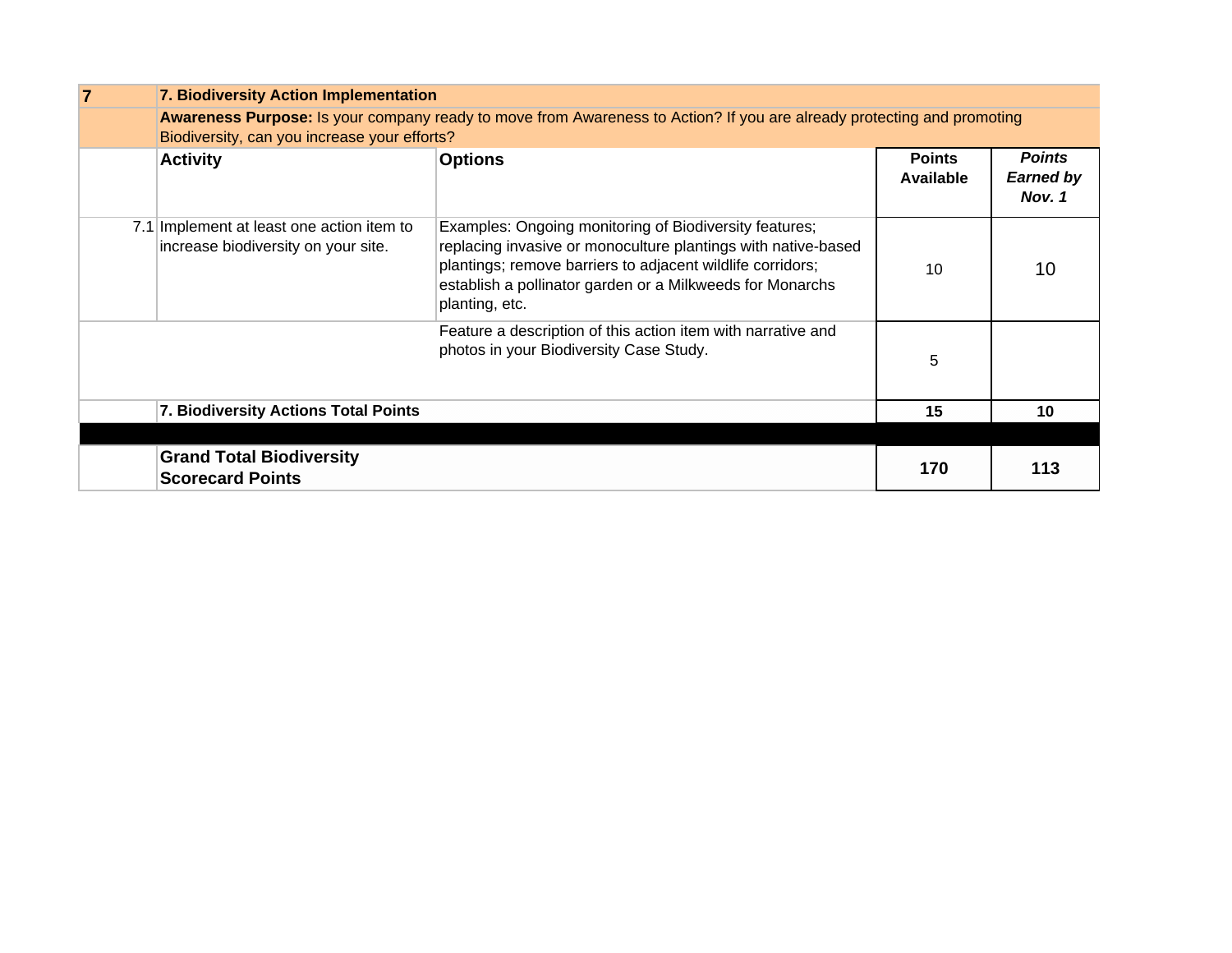# **EMPLOYEE ENGAGEMENT ‐ 2017 Mini‐Challenge**

These activities are designed to boost general employee understanding and support of sustainability measures your company is working with in the St. Louis Green Business Challenge. They will also recognize and affirm Green activity at home!

|                 | <b>Action</b>                                                                                                                                                                                                                                                                                                                                                                                                                                                                                                                                                                                                                          | <b>Possible</b><br><b>Points</b> | <b>Points Achieved by</b><br><b>November 1</b> | How did you achieve this<br>strategy? Provide a short<br>description. |
|-----------------|----------------------------------------------------------------------------------------------------------------------------------------------------------------------------------------------------------------------------------------------------------------------------------------------------------------------------------------------------------------------------------------------------------------------------------------------------------------------------------------------------------------------------------------------------------------------------------------------------------------------------------------|----------------------------------|------------------------------------------------|-----------------------------------------------------------------------|
| EE <sub>1</sub> | Educational Sessions: Hold educational sessions on green practices for all<br>company employees (2pts). Provide an example of an educational session (3pts).<br>Establish a series (3 or more) of Lunch & Learns, or informational events, focused<br>on green practices (10 pts)                                                                                                                                                                                                                                                                                                                                                      | 15                               | 15                                             |                                                                       |
| EE <sub>2</sub> | Educational Advancement: Does your company reimburse (partial or full)<br>employees who take sustainability courses at local or on-line colleges and<br>universities or additional professional training courses (e.g. SLU Center for<br>Sustainability or Emerson Leadership Institute, University College at Washington<br>University, sustainability courses at St. Louis Community College or Southwestern<br>Illinois College, or professional training like LEED-GA, LEED-AP, or BOC courses<br>(5 points))? For each employee who completes a sustainability course or<br>professional training add in 2 points up to 10 points | 15 <sup>1</sup>                  |                                                |                                                                       |
| EE3             | Sharing Employee Knowledge: Establish an intranet feature (or another internal<br>employee communication function) for employees to share sustainability learning<br>experiences and practices they adopt into workplace habits or their personal lives.                                                                                                                                                                                                                                                                                                                                                                               | 10                               | 10                                             |                                                                       |
| EE4             | Green Suggestion Box: Establish a "Green Suggestion Box" and encourage<br>employees to contribute evaluations of company green measures, suggestions for<br>new or improved activity, questions about green practices, etc. (10 points). Hold<br>quarterly reviews from "green suggestions" and offer incentives and recognition for<br>submissions to "green suggestion box". (5 points)                                                                                                                                                                                                                                              | 15                               | 10                                             |                                                                       |
| EE <sub>5</sub> | Recognition: Recognize your employees sustainability accomplishments in 2017<br>(5pts). Provide an example of the recognition event or communication (5pts).                                                                                                                                                                                                                                                                                                                                                                                                                                                                           | 10                               | 10                                             |                                                                       |
| EE <sub>6</sub> | Building activities: Engage with fellow tenants in building-wide sustainability<br>activities (5pts) Share an example (5pts)                                                                                                                                                                                                                                                                                                                                                                                                                                                                                                           | 10                               | 10                                             |                                                                       |
| EE7             | Green Fair: Host a workplace Green Fair that invites outside vendors, suppliers<br>and fellow building tenants. Include description of Green Fair attendance and<br>pictures in your company's case study!                                                                                                                                                                                                                                                                                                                                                                                                                             | 15                               | 15                                             |                                                                       |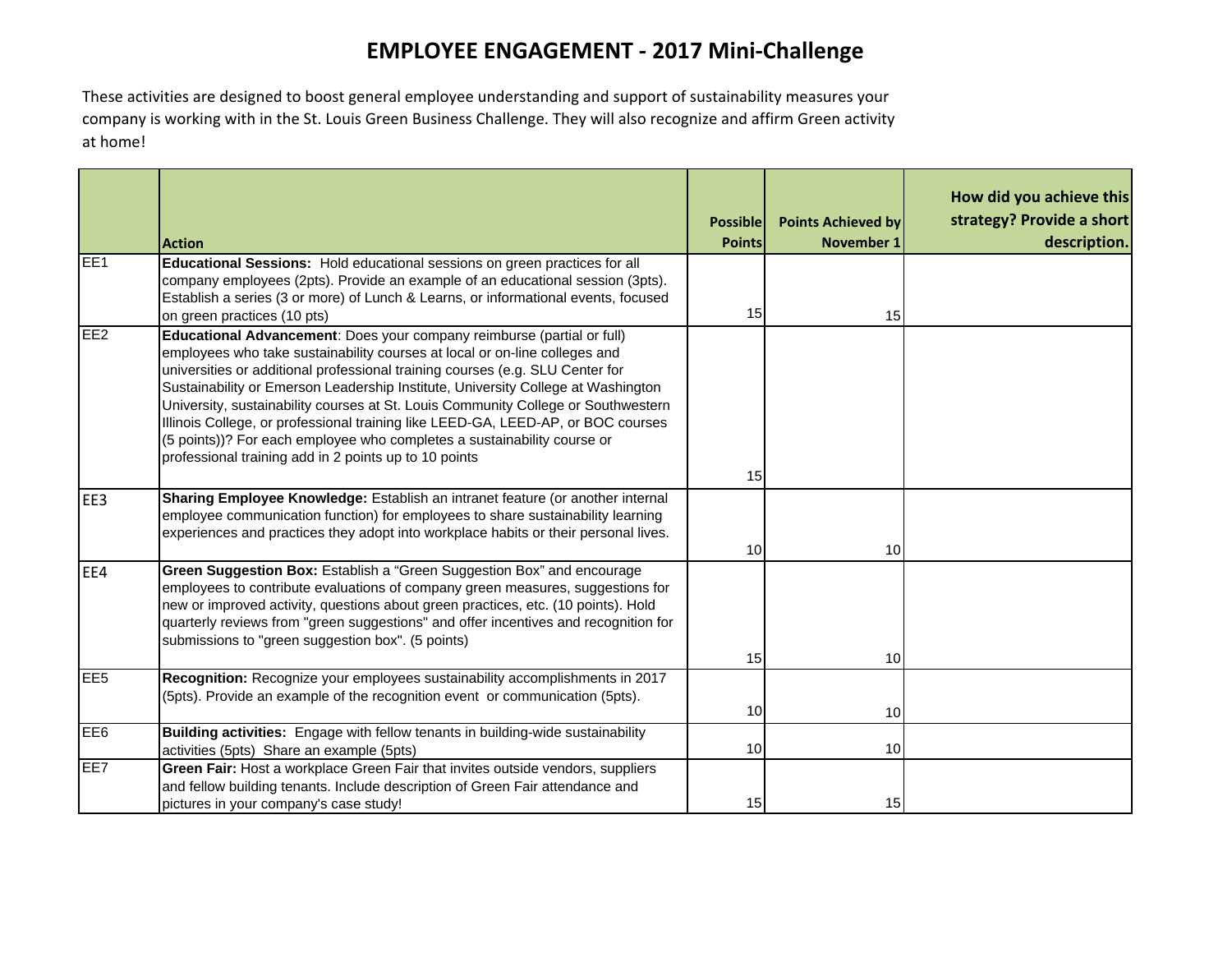## **EMPLOYEE ENGAGEMENT ‐ 2017 Mini‐Challenge**

| EE <sub>8</sub>   | <b>Community Engagement:</b> Does your company financially sponsor community<br>sustainability or environmental initiatives? (5pts) Did your company provide<br>employee volunteers for these initiatives? (5pts) Did your company provide in-kind<br>support for these initiatives? (5pts) Briefly describe examples of financial, volunteer,<br>or in-kind sponsorship. | 15 <sup>1</sup> | 15 |  |
|-------------------|---------------------------------------------------------------------------------------------------------------------------------------------------------------------------------------------------------------------------------------------------------------------------------------------------------------------------------------------------------------------------|-----------------|----|--|
| IFF9              | Clean Air Partnership: Sign up a Clean Air Coordinator with the St. Louis Clean<br>Air Partnership? (1pt) Post the Ozone Alert day signs or distribute the information to<br>your employees? (2pts) Share examples of communicating clean air tips to<br>employees (3pts).                                                                                                |                 |    |  |
| IEE <sub>10</sub> | Informal Mentoring: Meet (phone or in person) with another Challenge company<br>participant to discuss sustainability strategies (10pt). Provide documentation on this<br>meetings (i.e. who, what, when) (5pts).                                                                                                                                                         | 15 <sup>1</sup> |    |  |
|                   | <b>Total Available Points</b>                                                                                                                                                                                                                                                                                                                                             | 125             | 86 |  |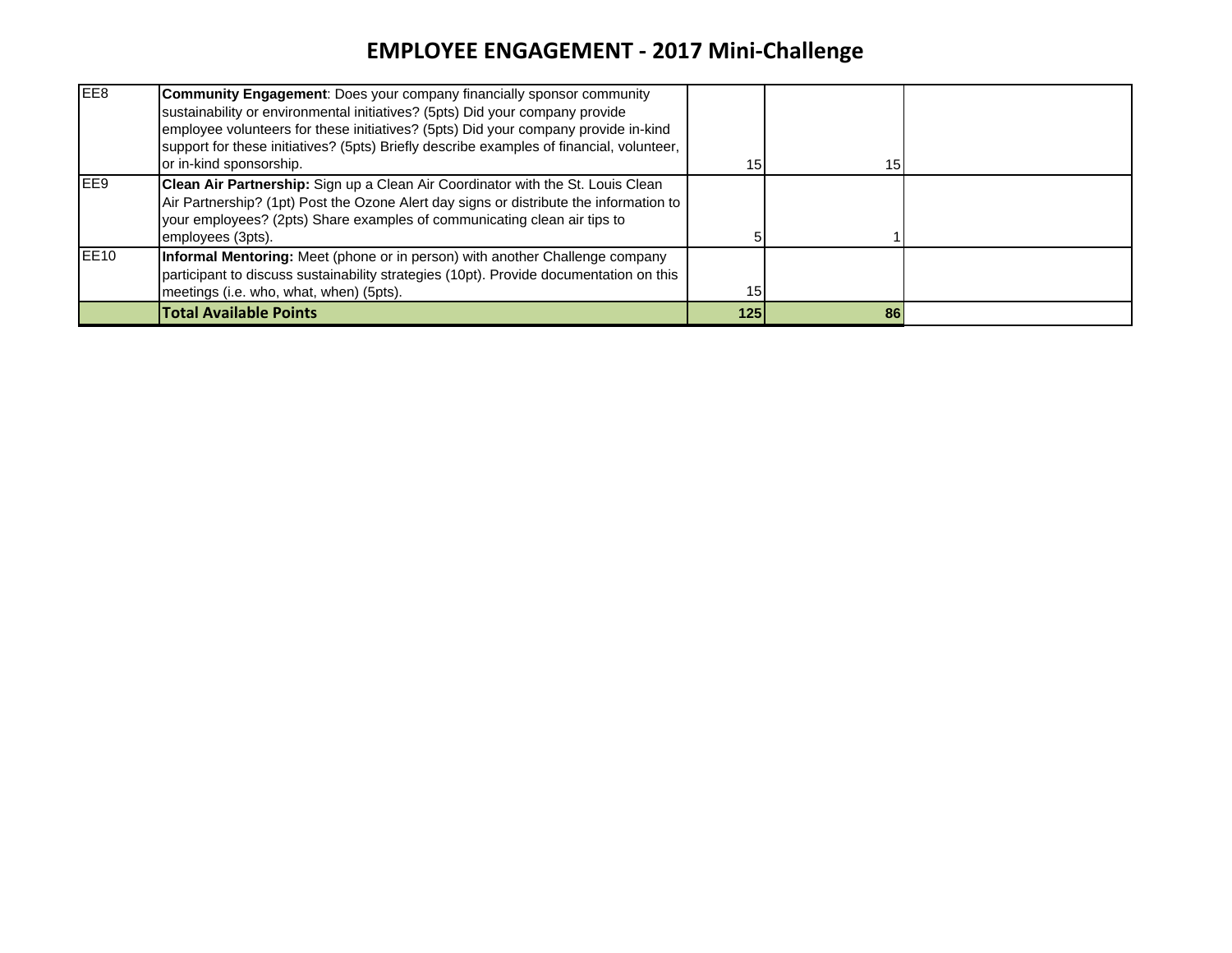#### **ALTERNATIVE TRANSPORTATION Mini‐Challenge ‐ 2017**

|         |                                                                                                                                                                                                                                                                                                                                                                                                |                 | <b>Points</b>      |
|---------|------------------------------------------------------------------------------------------------------------------------------------------------------------------------------------------------------------------------------------------------------------------------------------------------------------------------------------------------------------------------------------------------|-----------------|--------------------|
|         |                                                                                                                                                                                                                                                                                                                                                                                                | <b>Possible</b> | <b>Achieved by</b> |
|         | <b>Action</b>                                                                                                                                                                                                                                                                                                                                                                                  | <b>Points</b>   | <b>November 1</b>  |
| ALT-T1  | Promoting Alternative Transportation: Incorporate alternative transportation resources into employee materials<br>and/or fairs (5 pts). Promote health benefits associated with taking transit, biking, and walking to work into wellness<br>communications or events (5 pts)                                                                                                                  | 10              | 5                  |
| ALT-T2  | Transit Subsidies: Does your company provide a transit benefit program to encourage use of public transportation?<br>(i.e. pretax transit passes, transit subsidies, vanpooling etc.) (2 pts) Does your company specifically offer the local<br>Guaranteed Ride Home program (find details on GHR and vanpooling at www.ridefinders.org) to support<br>biking/walking/bus/train users? (3 pts) | 5               | 2                  |
| ALT-T3  | Commitment to Alternative Transportation: Calculate the number of employees using transit (Metrobus or<br>Metrolink), bike, walk, car or van pool at least 3 days a week during a 3 month period. 5% of employees earns 5 points;<br>10% of employees earns 10 points; 15% earns 20 points. Minimum of 5 alternative transporation users.                                                      | 20              |                    |
| ALT-T4  | Carpool Parking: Does your company provide dedicated carpool/vanpool parking spaces (contact Ridefinders for free<br>carpool/vanpool parking signs and hangtags)?                                                                                                                                                                                                                              |                 | 5 <sub>l</sub>     |
| ALT-T5  | Ridefinders Registration: Establish a Ridefiders ETC (Primary point of contact) to register your business in the<br>program (5 pts). Circulate info on registering employees for Ridefinders carpool/vanpool matching service (5 pts)                                                                                                                                                          | 10              | 5                  |
| ALT-T6  | Carpool Formation: Register new carpools into the RideFinders program: Register at www.ridefinders.org (5 pts each<br>up to 6 new carpools)                                                                                                                                                                                                                                                    | 30              |                    |
| ALT-T7  | Vanpool Formation: Form a new RideFinders Vanpool with a minimum of 5 participants and a maximum of 15<br>participants. 10 Points will be awarded for each vanpool formed up to 5 Vanpools. (Vanpools must continue for a<br>minimum of 6 months).                                                                                                                                             | 50              |                    |
| ALT-T8  | Car Sharing: Does your company offer car-sharing service like Enterprise CarShare or other fleet sharing programs<br>(internal or external)?                                                                                                                                                                                                                                                   |                 | 5                  |
| ALT-T9  | Cash-Out Parking: If your company offers free parking to employees, do they assign a dollar value to parking spots?<br>If so, are employees offered the option of applying this cash value toward alternative transportation commuting?                                                                                                                                                        | 5               |                    |
| ALT-T10 | Bike to Work Day: Promote Bike-to-Work Day 2017 to your employees (5pts). If more than 5 employee participated in<br>Bike-Work Day add 5 points.                                                                                                                                                                                                                                               | 10              | 5                  |
| ALT-T11 | Shift Your Commute: Form a Shift Your Commute team by registering with Trailnet (5 pts). If more than 5 employees,<br>shifted their commute for more than 2 days, add 5 points.<br>Info at: http://trailnet.org/files/2017/04/StravaHowTo.pdf                                                                                                                                                  | 10              |                    |
|         | <b>TOTAL Points Earned</b>                                                                                                                                                                                                                                                                                                                                                                     | <b>160</b>      | 27                 |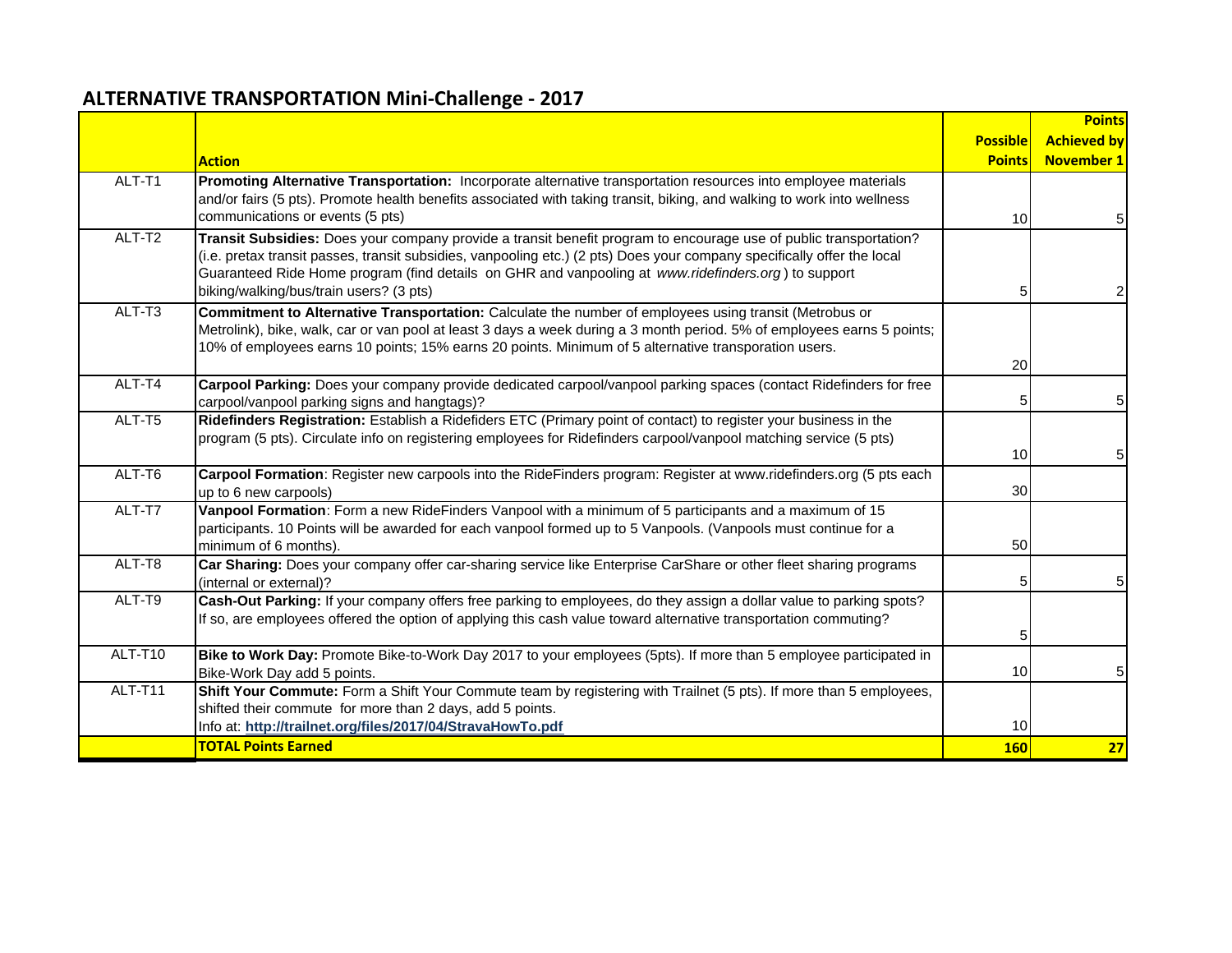#### **STRIVE FOR 75 ‐ Presented in Partnership with Missouri Recycling Association**

**St. Louis Green Business Challenge Mini‐Challenge ‐ 2017**

|          |                                                                                                                                                                                                                                                                                                                       |                        | <b>Earned Points</b><br>by November |
|----------|-----------------------------------------------------------------------------------------------------------------------------------------------------------------------------------------------------------------------------------------------------------------------------------------------------------------------|------------------------|-------------------------------------|
|          | <b>Action</b>                                                                                                                                                                                                                                                                                                         | <b>Possible Points</b> |                                     |
| S75-Q1   | Strive for 75 Pledge: Register your company at www.mora.org by taking the Strive for 75 Pledge                                                                                                                                                                                                                        | 5                      |                                     |
| $S75-Q2$ | Informal Waste Stream Audit: Conduct an informal waste stream audit to estimate the amount of<br>waste/trash generated at your site and establish a baseline for measuring waste diversion through<br>recycling. Waste assessment guidelines provided by St. Louis County Department of Health are available          |                        |                                     |
|          | from Challenge staff.                                                                                                                                                                                                                                                                                                 | 10                     |                                     |
| S75-Q3   | Full-Scale Waste Stream Audit: Conduct or commission a service provider to do an audit involving actual<br>sorting and measuring of waste. This will involve saving trash and recycling for at least a week, and                                                                                                      |                        |                                     |
|          | evaluating the makeup of your company's waste stream by weight or volume.                                                                                                                                                                                                                                             | 15                     |                                     |
| $S75-Q3$ | <b>Waste Diversion Tracking Methodology:</b> Develop and use a methodology to track your company's waste<br>output and waste diversion during a self-defined timeframe within the 2017 Challenge (1 month minimum,<br>up to 7 months) (10 pts). Share your methodology to help others replicate your efforts (5 pts). |                        |                                     |
|          |                                                                                                                                                                                                                                                                                                                       | 15                     |                                     |
| S75-Q4   | Recycled-Content Copier Paper Purchasing Policy: Establish and share a company policy that<br>institutionalizes purchasing of minimum 30% post-consumer recycled content copier paper (5 pts). Earn 10<br>pts if policy specifies higher recycled content percentage.                                                 | 15                     |                                     |
| S75-Q5   | Recycled-Content Janitorial Paper Purchasing Policy: Establish and share a company policy that<br>linstitutionalizes purchasing of minimum 30% post-consumer content toilet tissue and paper towels (5 pts).                                                                                                          |                        |                                     |
|          | Earn 10 pts if policy specifies 100% post-consumer recycled content products.                                                                                                                                                                                                                                         | 15                     |                                     |
| S75-Q6   | Strive for 75 Case Study: Develop and submit a brief Case Study describing your company's innovations in<br>waste minimization $-$ including measurable results $-$ for publication by the Missouri Recycling Association.<br>Submit to www.mora.org and include with your 2017 Challenge final submittals.           |                        |                                     |
|          |                                                                                                                                                                                                                                                                                                                       | 10                     | 10                                  |
|          | <b>Total Available Points</b>                                                                                                                                                                                                                                                                                         | 85                     | 10                                  |